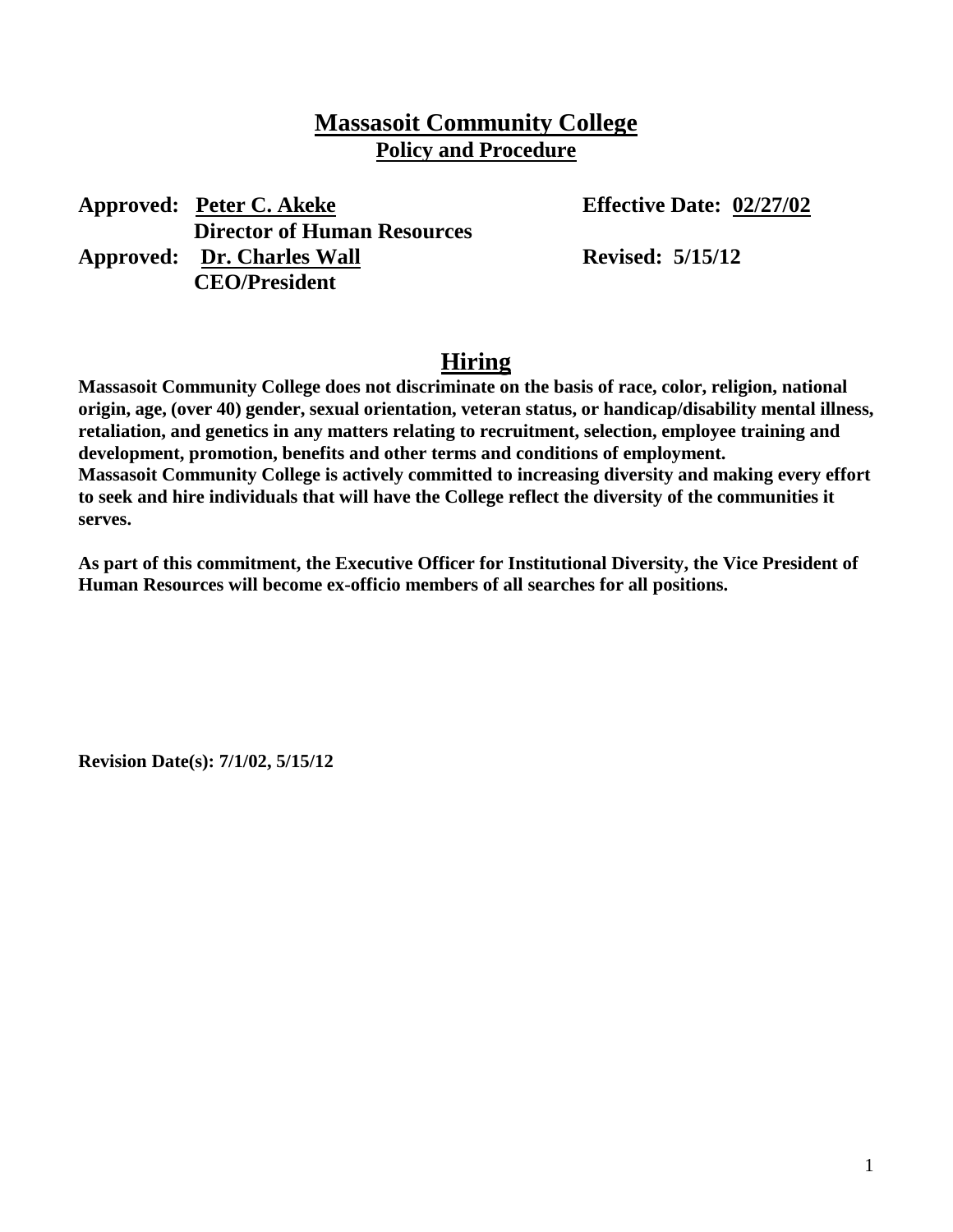# **Procedures**

#### **1. Request for Personnel/Hiring For Open Positions (FT & PT)**

- a. The hiring process for all positions at the College will be coordinated through the Human Resources Department. Human Resources will be the only official repository for all documentation associated with any vacancies or candidate search efforts.
- b. Human Resources uses an on-line applicant management system, Interview Exchange, for all searches.
- c. Only online resumes through Interview Exchange will be accepted for consideration for the posted position.
- d. The requesting department, dean, head, manager or supervisor or designee must complete an on-line *Request for Personnel* through Interview Exchange. The initiator of the requisition will send it to all the required approvers for confirmation.
- e. Once Human Resources receives the approved on-line *Request for Personnel*, they will be responsible for ensuring all posting requirements are adhered to. HR will research advertising options, and assist the Search Committee chairperson through the entire search process.
- f. Upon approval, Human Resources will draft the posting and send to Search committee Chairperson for review. Position will be posted in accordance to the College's Affirmative Action Plan, the respective Collective Bargaining Agreements, and the Non Unit Professional Personnel Policy Handbook.
- g. **No recruitment activity will occur without the** *Request for Personnel* **including the above required approvals.**
- h. HR will send copies via email of all approved postings to all Trustees, State Community Colleges, and to appropriate bargaining unit officials as required by contractual agreement.
- i. Each resume received is automatically acknowledged, via email, through Interview Exchange.

#### **2. Search Committee and Procedures**

- a. Search committee size should always be appropriate for the search being conducted. Members must be drawn from areas that are particularly appropriate to the position being filled. The committee can be as small as two individuals. (e.g. department manager and immediate supervisor, etc.). Responsibility for the search and selection process rests with the appropriate Vice President and Human Resources. The CEO/President also shares in this responsibility as deemed necessary and/or appropriate.
- b. The following guidelines should be considered when determining the number of individuals participating on the search committee: CEO/President – Discretion of the Board of Trustees Vice President, Dean, Department Chair/Manager – 4 to 7 members Faculty and/or Professional Staff– 3 to 5 members. All Others – Whether or not there will be a search committee convened outside of the categories listed above will be at the discretion of Human Resources in consultation with the petitioning Vice President.
- **Note:** The Vice President of Human Resources and the Executive Officer for Institutional Diversity are Ex-officio members in addition to the above recommended numbers.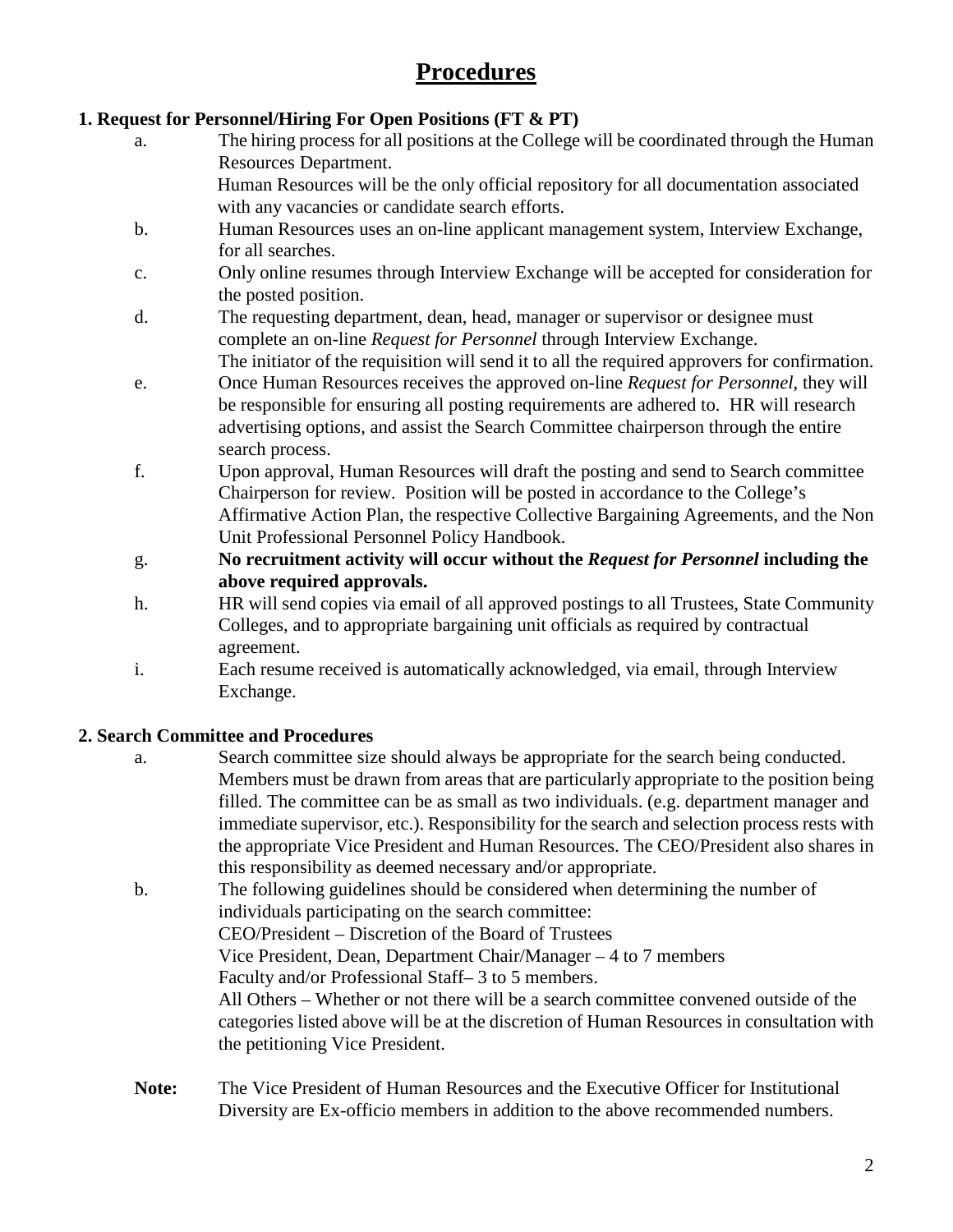- c. Individuals assigned to participate in the selection process (the committee) must be identified on the on-line Request for Personnel through Interview Exchange. Once HR receives the approved requisition, search committee members will be assigned to the position being recruited. Search Committee members can be added prior to the search process by notifying Human Resources.
- d. The Chairperson has the capability to move the resume to a "folder" labeled yes, no, maybe, interview, etc. Members must review ALL resumes in each folder.
- e. Search Committee members can start to review resumes on-line as soon as they are received and make notes through Interview Exchange. Failure to review on-line resumes and make recommendation for interviews will exclude the committee member from any further input into the selection process for that position.
- f. Search Committee member must be present at all interviews. If a member cannot attend one or more interviews, that member may not continue to serve on the search.
- g. To ensure compliance with the Massachusetts Fair Employment Practice Act, a representative from Human Resources will meet with all committee members, prior to any interview(s) with candidate(s). Members will have explained to them that only bona fide occupational qualifications may be queried during the interviewing process. The Human Resource's representative will acknowledge completion of this process by signing and dating the Search Committee Information form.
- h. The Executive Officer for Institutional Diversity, or their designee, will meet with all committee members, prior to any interview(s) with candidate(s). Members will be explained the College's diversity efforts and goals as it pertains to the hiring process. The Executive Officer of Institutional Diversity, or their designee, will acknowledge completion of this process by signing and dating the Search Committee Information form.
- i. The Executive Officer for Institutional Diversity will review all applicants in the pool to insure that the search is administered in a fair and equitable manner, and to insure compliance with all Federal/AA/EEO regulations.
- j. Human Resources will no longer print out resumes/applications for review by Search Committee. There will be no photocopying of any on-line resumes through Interview Exchange by search committee members without the express written approval of the Vice President of Human Resources or the President.
- k. Internal applicants who are qualified should normally be interviewed if they meet the minimum qualifications. In the event there are many internal applicants, the 2-3 most qualified should be interviewed. Internal mobility is to be encouraged.
- l. Chair will review all internal applicants' personnel files (excluding benefits).
- m. Chair will be responsible to inform committee members of a deadline for all committee members to complete their review of resumes of candidates through Interview Exchange.
- n. Chair will arrange to meet with committee to decide which candidates should be interviewed.
- o. HR will be responsible for contacting (all) committee-identified, prospective candidate(s) to arrange for a formal interview. The referral of qualified candidates by individuals outside the search committee is encouraged.
- p. The hiring VP, department dean, head, manager or supervisor, should provide Human Resources with a list of dates, times and locations when interviews may conveniently be scheduled.
- q. Any "special requirements/information" which candidates may be asked to provide during the interview should also be explained to Human Resources. This may be specific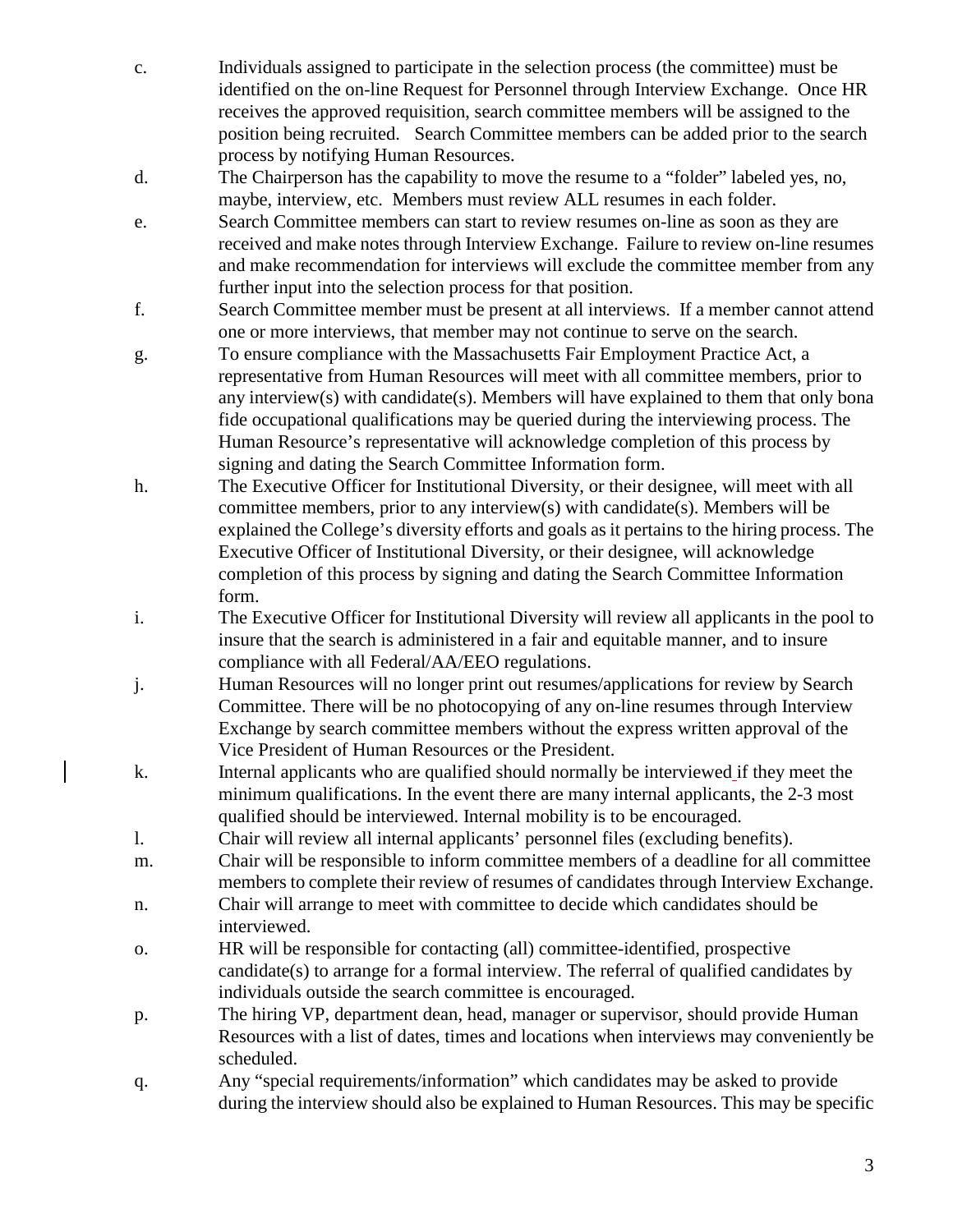questions, which will be asked by committee members, samples of written materials, mini lessons, etc.

- r. Because Search Committee members can start to review resumes on-line as soon as they are received, the entire interviewing and final candidate selection process should be completed immediately following the closing date. However, this timeframe could be extended with prior approval of the appropriate Vice President and CEO/President.
- s. Search committee will develop interview questions that are appropriate to the discipline for which they are hiring. Questions are sent to Human Resources for review.
- t. All applicants will be asked the same series of interview questions, additional questions may be asked after the initial series of questions only if it is a follow up to a question for clarification purposes.
- u. Chair will make the same introductory statement to all interviewees.

**NOTE:** Longer recruitment processes may be required for certain positions. However, the longer the process, the less likely the optimal candidate will be available at its conclusion.

- v. Once the final candidate(s) has/have been identified by the committee, the recommendation(s) of the committee are sent to the appropriate Vice President (VP). The VP may agree with the committee's recommendation(s), interview the finalist(s), or require that the search continue.
- w. The decision by the VP to continue the search must be justified based on qualifications, appropriateness of the individual selected for the position, and/or if the applicant pool does or does not reflect a diversity of qualified applicants.
- x. Once the final selection has been made, Human Resources will be notified and in conjunction with the VP, hiring department dean, head, manager or supervisor, a starting rate will be established. The starting rate should be sensitive to internal equity and in compliance with all collective bargaining agreements.
- y. Once the candidate(s) has/have been selected, the search committee chair will check references and verify educational credentials. Results of the reference checks (minimum of 3) and educational verification must be written and submitted to Human Resources for the individual's personnel file. No employee will be hired without satisfactory reference checks and educational verification.
- **z. The President reserves the right to review all materials pertinent to the selection of the finalist, may conduct interviews with the finalist, and in consultation with the VP, and select a final candidate for appointment or continue the selection process. All appointments require the approval of the President.**
- aa. Massasoit Community College reserves the right to conduct a Criminal Offenders/Sexual Offenders Records Investigation (CORI/SORI) on any or all prospective new hires.
- bb. Following satisfactory reference and/or background checks, an on-line Personnel Data Form, through Interview Exchange, will be initiated by Chairperson or designee and will be sent through the approval process.
- cc. Human Resources will receive the on-line PDF after it has been approved and will process it in HR/CMS. Once processed, HR will send the PDF back to the initiator, Dean, Director, or Manager via college email. NO EMPLOYEE WILL START WORK UNTIL THE DEPARTMENT RECEIVES THE FINAL PDF FROM HUMAN RESOURCES.
- dd. After verbal acceptance of the employment offer by the candidate, a formal offer letter/faculty contract will be generated on Massasoit letterhead, by Human Resources,